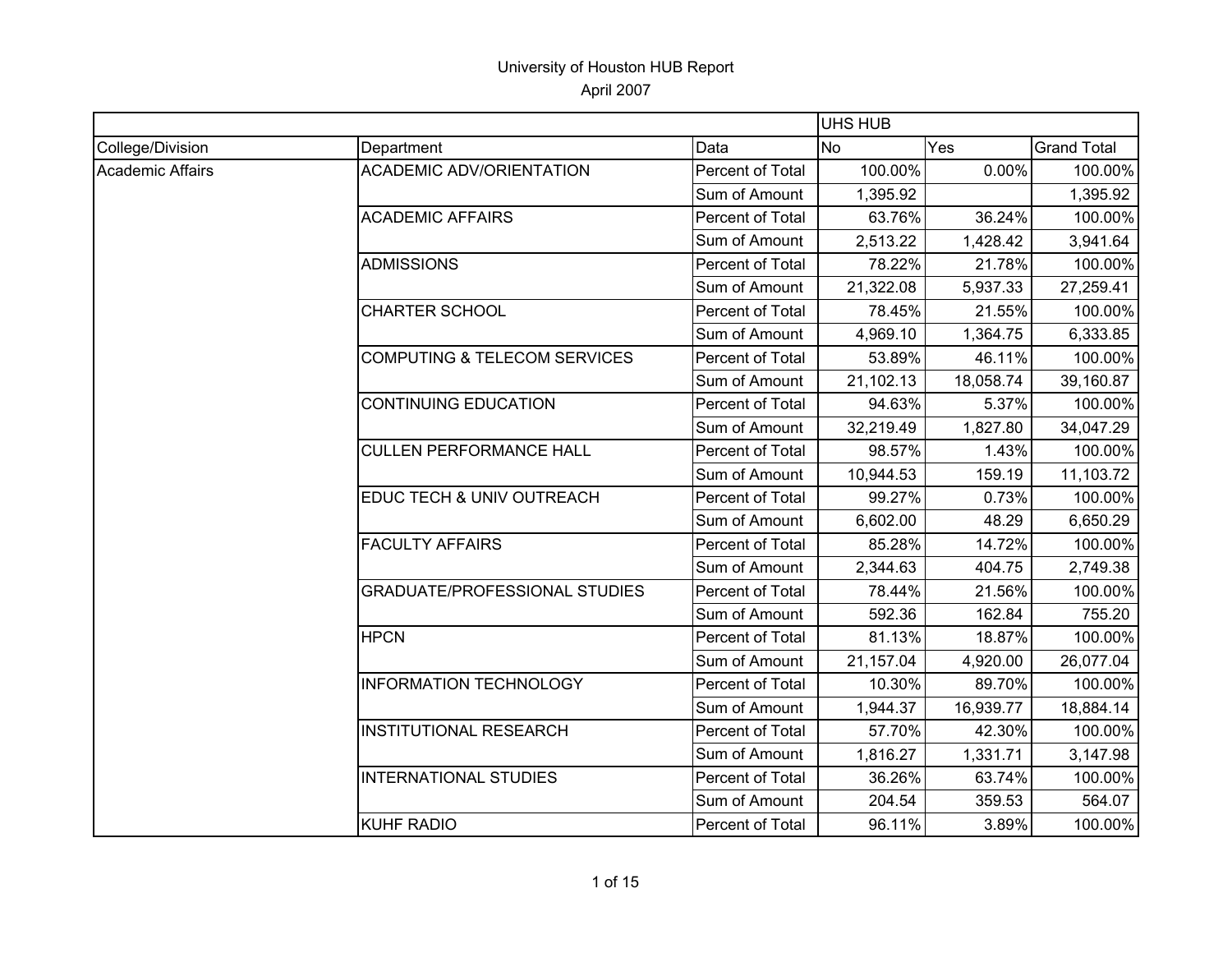|                            |                                     |                  | <b>UHS HUB</b> |              |                    |  |
|----------------------------|-------------------------------------|------------------|----------------|--------------|--------------------|--|
| College/Division           | Department                          | Data             | <b>No</b>      | Yes          | <b>Grand Total</b> |  |
| <b>Academic Affairs</b>    | <b>KUHF RADIO</b>                   | Sum of Amount    | 57,211.85      | 2,318.60     | 59,530.45          |  |
|                            | <b>KUHT TV</b>                      | Percent of Total | 92.96%         | 7.04%        | 100.00%            |  |
|                            |                                     | Sum of Amount    | 79,251.65      | 6,005.70     | 85,257.35          |  |
|                            | MANAGEMENT INFORMATION SYSTEMS      | Percent of Total | 129.09%        | $-29.09%$    | 100.00%            |  |
|                            |                                     | Sum of Amount    | 315,506.77     | (71, 102.21) | 244,404.56         |  |
|                            | REGISTRATION AND ACADEMIC RECO      | Percent of Total | 98.62%         | 1.38%        | 100.00%            |  |
|                            |                                     | Sum of Amount    | 17,380.47      | 243.16       | 17,623.63          |  |
|                            | <b>SCHOLARS COMMUNITY</b>           | Percent of Total | 2.34%          | 97.66%       | 100.00%            |  |
|                            |                                     | Sum of Amount    | 13.86          | 578.15       | 592.01             |  |
|                            | SCHOLARSHIPS AND FINANCIAL AID      | Percent of Total | 79.77%         | 20.23%       | 100.00%            |  |
|                            |                                     | Sum of Amount    | 8,576.37       | 2,174.99     | 10,751.36          |  |
|                            | SECURITY AND DISASTER RECOVERY      | Percent of Total | 100.00%        | 0.00%        | 100.00%            |  |
|                            |                                     | Sum of Amount    | 273.88         |              | 273.88             |  |
|                            | TECHNOLOGY SUPPORT SERVICES         | Percent of Total | 18.68%         | 81.32%       | 100.00%            |  |
|                            |                                     | Sum of Amount    | 6,282.80       | 27,351.12    | 33,633.92          |  |
|                            | UNDERGRADUATE STUDIES               | Percent of Total | 91.57%         | 8.43%        | 100.00%            |  |
|                            |                                     | Sum of Amount    | 1,527.89       | 140.67       | 1,668.56           |  |
| Administration and Finance | <b>ADMIN - FINANCIAL SVCS</b>       | Percent of Total | 89.77%         | 10.23%       | 100.00%            |  |
|                            |                                     | Sum of Amount    | 2,704.45       | 308.03       | 3,012.48           |  |
|                            | <b>ADMINISTRATION &amp; FINANCE</b> | Percent of Total | 94.84%         | 5.16%        | 100.00%            |  |
|                            |                                     | Sum of Amount    | 17,941.40      | 975.70       | 18,917.10          |  |
|                            | <b>AUXILIARY SERVICES</b>           | Percent of Total | 100.00%        | 0.00%        | 100.00%            |  |
|                            |                                     | Sum of Amount    | 192.24         |              | 192.24             |  |
|                            | AVCIAVP-ADMINISTRATION              | Percent of Total | 22.85%         | 77.15%       | 100.00%            |  |
|                            |                                     | Sum of Amount    | 1,424.60       | 4,808.66     | 6,233.26           |  |
|                            | <b>BUDGET</b>                       | Percent of Total | 0.00%          | 100.00%      | 100.00%            |  |
|                            |                                     | Sum of Amount    |                | 746.40       | 746.40             |  |
|                            | ENVIRONMENTAL HEALTH RISK MGMT      | Percent of Total | 91.04%         | 8.96%        | 100.00%            |  |
|                            |                                     | Sum of Amount    | 42,347.43      | 4,167.24     | 46,514.67          |  |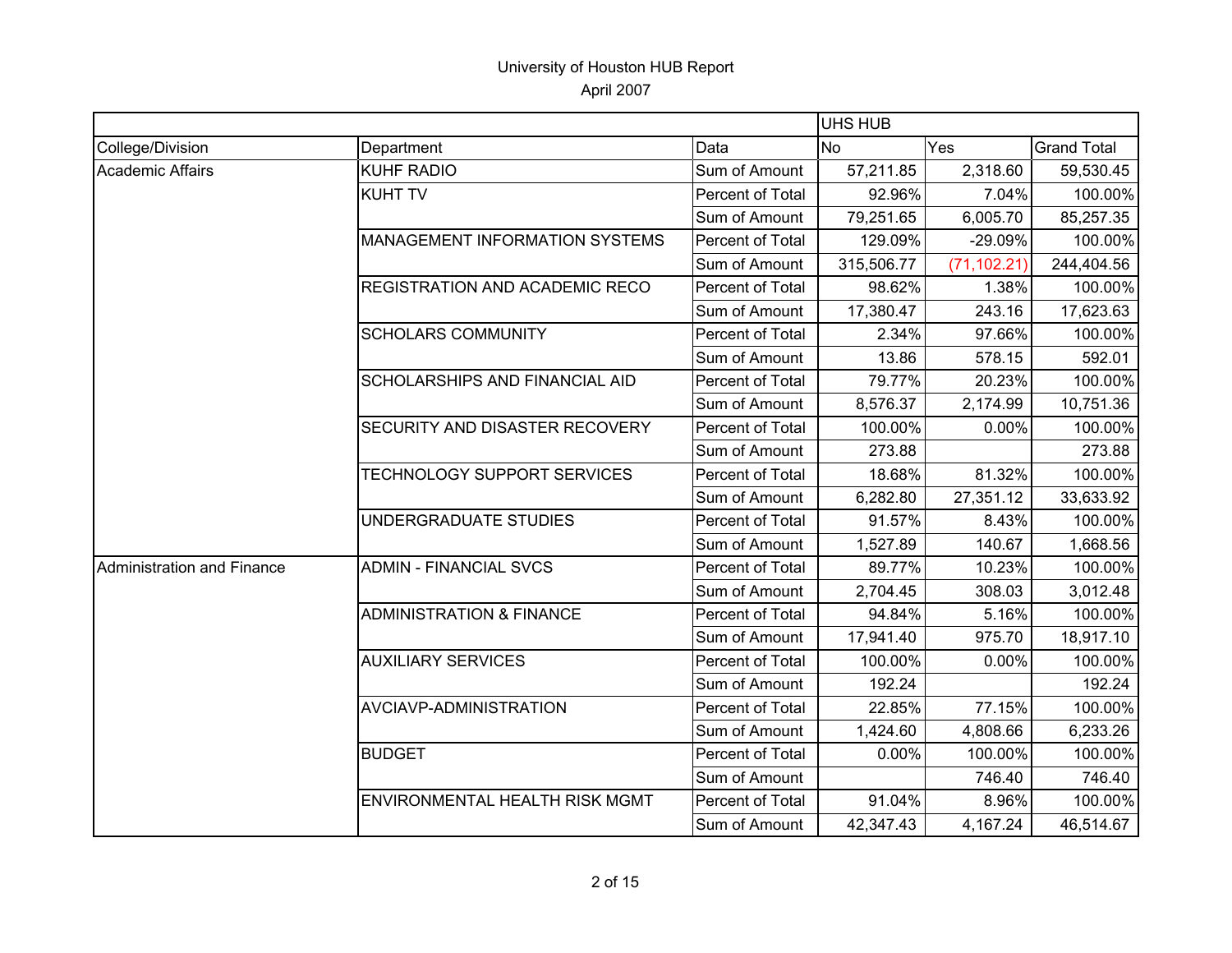|                            |                                  |                  | <b>UHS HUB</b> |            |                    |
|----------------------------|----------------------------------|------------------|----------------|------------|--------------------|
| College/Division           | Department                       | Data             | <b>No</b>      | Yes        | <b>Grand Total</b> |
| Administration and Finance | <b>FACILITIES &amp; PLANNING</b> | Percent of Total | 76.09%         | 23.91%     | 100.00%            |
|                            |                                  | Sum of Amount    | 1,098,898.45   | 345,394.93 | 1,444,293.38       |
|                            | <b>FINANCE</b>                   | Percent of Total | 100.00%        | 0.00%      | 100.00%            |
|                            |                                  | Sum of Amount    | 4,034.38       |            | 4,034.38           |
|                            | <b>FINANCIAL REPORTING</b>       | Percent of Total | 100.00%        | 0.00%      | 100.00%            |
|                            |                                  | Sum of Amount    | 1,051.00       |            | 1,051.00           |
|                            | <b>HUB PROGRAMS</b>              | Percent of Total | 0.00%          | 100.00%    | 100.00%            |
|                            |                                  | Sum of Amount    |                | 356.61     | 356.61             |
|                            | <b>HUMAN RESOURCES</b>           | Percent of Total | 94.49%         | 5.51%      | 100.00%            |
|                            |                                  | Sum of Amount    | 3,762.20       | 219.19     | 3,981.39           |
|                            | <b>INST - FINANCE</b>            | Percent of Total | 100.00%        | 0.00%      | 100.00%            |
|                            |                                  | Sum of Amount    | 12,310.00      |            | 12,310.00          |
|                            | <b>INST - PLANT</b>              | Percent of Total | 99.10%         | 0.90%      | 100.00%            |
|                            |                                  | Sum of Amount    | 526,863.15     | 4,777.65   | 531,640.80         |
|                            | ONE CARD PROGRAM                 | Percent of Total | 89.91%         | 10.09%     | 100.00%            |
|                            |                                  | Sum of Amount    | 5,595.82       | 628.19     | 6,224.01           |
|                            | PARKING & TRANSPORTATION         | Percent of Total | 98.92%         | 1.08%      | 100.00%            |
|                            |                                  | Sum of Amount    | 137,737.27     | 1,509.18   | 139,246.45         |
|                            | PHY PLANT-ADMINISTRATION         | Percent of Total | 63.28%         | 36.72%     | 100.00%            |
|                            |                                  | Sum of Amount    | 79,762.42      | 46,287.54  | 126,049.96         |
|                            | PHY PLANT-AUTOMOTIVE             | Percent of Total | 58.88%         | 41.12%     | 100.00%            |
|                            |                                  | Sum of Amount    | 12,613.39      | 8,810.08   | 21,423.47          |
|                            | PHY PLANT-BLDG MAINT             | Percent of Total | 86.72%         | 13.28%     | 100.00%            |
|                            |                                  | Sum of Amount    | 61,172.83      | 9,369.59   | 70,542.42          |
|                            | PHY PLANT-CUSTODIAL SVCS         | Percent of Total | 99.60%         | 0.40%      | 100.00%            |
|                            |                                  | Sum of Amount    | 3,424.77       | 13.80      | 3,438.57           |
|                            | PHY PLANT-GROUNDS MAINT          | Percent of Total | 99.87%         | 0.13%      | 100.00%            |
|                            |                                  | Sum of Amount    | 24,256.86      | 31.00      | 24,287.86          |
|                            | PHY PLANT-SOLID WASTE            | Percent of Total | 100.00%        | 0.00%      | 100.00%            |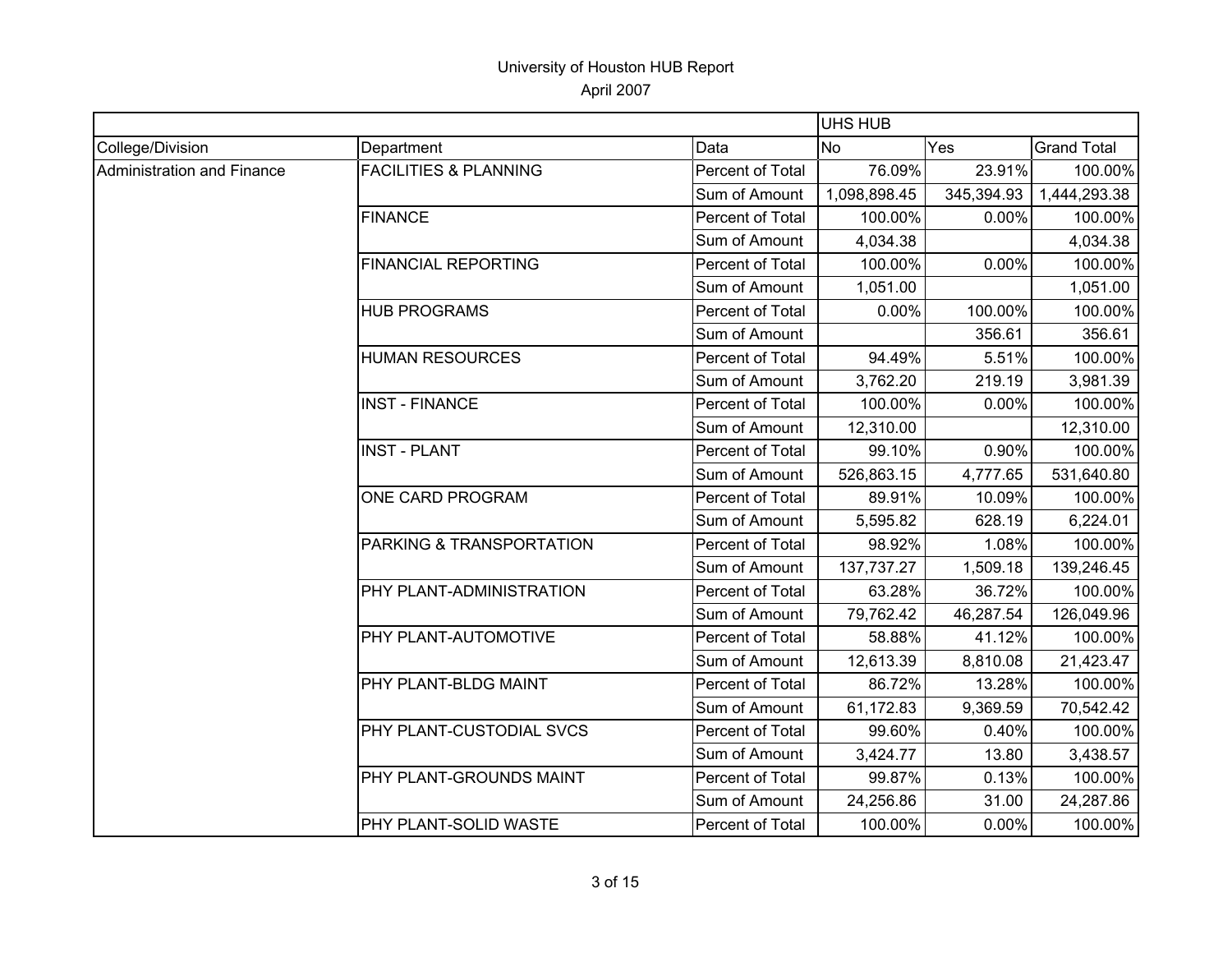|                                   |                                       |                  | UHS HUB    |           |                    |
|-----------------------------------|---------------------------------------|------------------|------------|-----------|--------------------|
| College/Division                  | Department                            | Data             | <b>No</b>  | Yes       | <b>Grand Total</b> |
| <b>Administration and Finance</b> | PHY PLANT-SOLID WASTE                 | Sum of Amount    | 2,415.08   |           | 2,415.08           |
|                                   | PHY PLANT-UTILITIES                   | Percent of Total | 66.15%     | 33.85%    | 100.00%            |
|                                   |                                       | Sum of Amount    | 47,405.71  | 24,256.96 | 71,662.67          |
|                                   | <b>POLICE</b>                         | Percent of Total | 60.13%     | 39.87%    | 100.00%            |
|                                   |                                       | Sum of Amount    | 26,682.51  | 17,690.65 | 44,373.16          |
|                                   | <b>POSTAL SERVICES</b>                | Percent of Total | 96.67%     | 3.33%     | 100.00%            |
|                                   |                                       | Sum of Amount    | 4,936.76   | 169.95    | 5,106.71           |
|                                   | <b>PRINTING</b>                       | Percent of Total | 95.02%     | 4.98%     | 100.00%            |
|                                   |                                       | Sum of Amount    | 13,665.74  | 715.59    | 14,381.33          |
|                                   | PURCHASED UTILITIES                   | Percent of Total | 100.00%    | 0.00%     | 100.00%            |
|                                   |                                       | Sum of Amount    | 1,464.01   |           | 1,464.01           |
|                                   | STUDENT FINANCIAL SERVICES            | Percent of Total | 70.48%     | 29.52%    | 100.00%            |
|                                   |                                       | Sum of Amount    | 14,462.56  | 6,058.78  | 20,521.34          |
| Architecture                      | <b>DEAN, ARCHITECTURE</b>             | Percent of Total | 99.08%     | 0.92%     | 100.00%            |
|                                   |                                       | Sum of Amount    | 37,306.31  | 346.00    | 37,652.31          |
| <b>Athletics</b>                  | <b>INTERCOLLEGIATE ATHLETICS</b>      | Percent of Total | 79.50%     | 20.50%    | 100.00%            |
|                                   |                                       | Sum of Amount    | 298,753.24 | 77,015.77 | 375,769.01         |
| <b>Business Administration</b>    | <b>ACCOUNTANCY AND TAXATION</b>       | Percent of Total | 7.25%      | 92.75%    | 100.00%            |
|                                   |                                       | Sum of Amount    | 2,249.38   | 28,791.09 | 31,040.47          |
|                                   | <b>BAUER CAREER SERVICES CTR</b>      | Percent of Total | 96.46%     | 3.54%     | 100.00%            |
|                                   |                                       | Sum of Amount    | 11,209.48  | 410.88    | 11,620.36          |
|                                   | CTR FOR ENTREPRENEURSHIP & INN        | Percent of Total | 92.49%     | 7.51%     | 100.00%            |
|                                   |                                       | Sum of Amount    | 4,576.81   | 371.60    | 4,948.41           |
|                                   | CTR FOR EXECUTIVE DEVELOPMENT         | Percent of Total | 78.51%     | 21.49%    | 100.00%            |
|                                   |                                       | Sum of Amount    | 132.50     | 36.27     | 168.77             |
|                                   | DEAN, BUSINESS ADMINISTRATION         | Percent of Total | 54.05%     | 45.95%    | 100.00%            |
|                                   |                                       | Sum of Amount    | 33,883.68  | 28,805.29 | 62,688.97          |
|                                   | <b>DECISION AND INFORMATION SCIEN</b> | Percent of Total | 65.68%     | 34.32%    | 100.00%            |
|                                   |                                       | Sum of Amount    | 2,501.70   | 1,307.06  | 3,808.76           |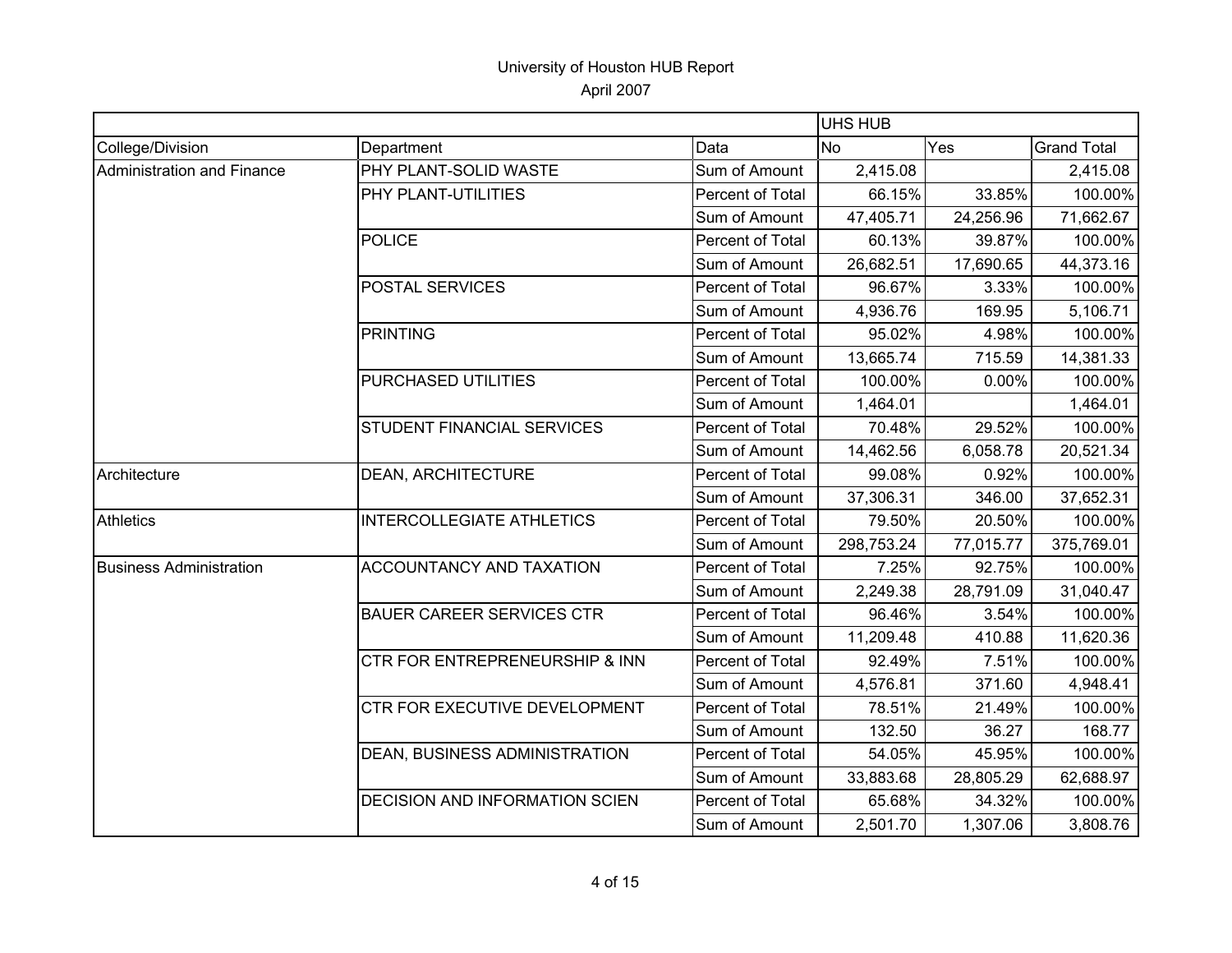|                                |                                       |                  | <b>UHS HUB</b> |          |                    |
|--------------------------------|---------------------------------------|------------------|----------------|----------|--------------------|
| College/Division               | Department                            | Data             | <b>No</b>      | Yes      | <b>Grand Total</b> |
| <b>Business Administration</b> | <b>EXECUTIVE DEGREE PROGRAMS</b>      | Percent of Total | 71.48%         | 28.52%   | 100.00%            |
|                                |                                       | Sum of Amount    | 14,246.28      | 5,684.62 | 19,930.90          |
|                                | <b>FINANCE</b>                        | Percent of Total | 2.37%          | 97.63%   | 100.00%            |
|                                |                                       | Sum of Amount    | 87.49          | 3,596.77 | 3,684.26           |
|                                | <b>GLOBAL ENERGY MGMT INST</b>        | Percent of Total | 76.20%         | 23.80%   | 100.00%            |
|                                |                                       | Sum of Amount    | 7,174.76       | 2,241.33 | 9,416.09           |
|                                | <b>INFORMATION SYSTEMS RESEARCH C</b> | Percent of Total | 100.00%        | 0.00%    | 100.00%            |
|                                |                                       | Sum of Amount    | 1,680.00       |          | 1,680.00           |
|                                | <b>MANAGEMENT</b>                     | Percent of Total | 57.46%         | 42.54%   | 100.00%            |
|                                |                                       | Sum of Amount    | 5,623.08       | 4,163.18 | 9,786.26           |
|                                | <b>MARKETING</b>                      | Percent of Total | 100.00%        | 0.00%    | 100.00%            |
|                                |                                       | Sum of Amount    | 1,341.12       |          | 1,341.12           |
|                                | <b>MBA STUDENT SERVICES CENTER</b>    | Percent of Total | 28.79%         | 71.21%   | 100.00%            |
|                                |                                       | Sum of Amount    | 982.71         | 2,431.00 | 3,413.71           |
|                                | <b>RESEARCH AND INSTR COMPUTING S</b> | Percent of Total | 83.91%         | 16.09%   | 100.00%            |
|                                |                                       | Sum of Amount    | 1,159.59       | 222.39   | 1,381.98           |
|                                | <b>SALES EXCELLENCE INSTITUTE</b>     | Percent of Total | 95.14%         | 4.86%    | 100.00%            |
|                                |                                       | Sum of Amount    | 16,943.04      | 864.73   | 17,807.77          |
|                                | SMALL BUSINESS DEV CENTER             | Percent of Total | 79.98%         | 20.02%   | 100.00%            |
|                                |                                       | Sum of Amount    | 12,221.26      | 3,059.89 | 15,281.15          |
|                                | UNDERGRAD BUSINESS PROG               | Percent of Total | 81.20%         | 18.80%   | 100.00%            |
|                                |                                       | Sum of Amount    | 1,904.19       | 440.76   | 2,344.95           |
| Chancellor/President           | <b>AFFIRMATIVE ACTION</b>             | Percent of Total | 100.00%        | 0.00%    | 100.00%            |
|                                |                                       | Sum of Amount    | 69.61          |          | 69.61              |
|                                | <b>GENERAL COUNSEL</b>                | Percent of Total | 100.00%        | 0.00%    | 100.00%            |
|                                |                                       | Sum of Amount    | 207.10         |          | 207.10             |
|                                | OFFICE OF SPECIAL EVENTS              | Percent of Total | 92.86%         | 7.14%    | 100.00%            |
|                                |                                       | Sum of Amount    | 41,296.81      | 3,175.04 | 44,471.85          |
|                                | <b>PRESIDENT</b>                      | Percent of Total | 78.79%         | 21.21%   | 100.00%            |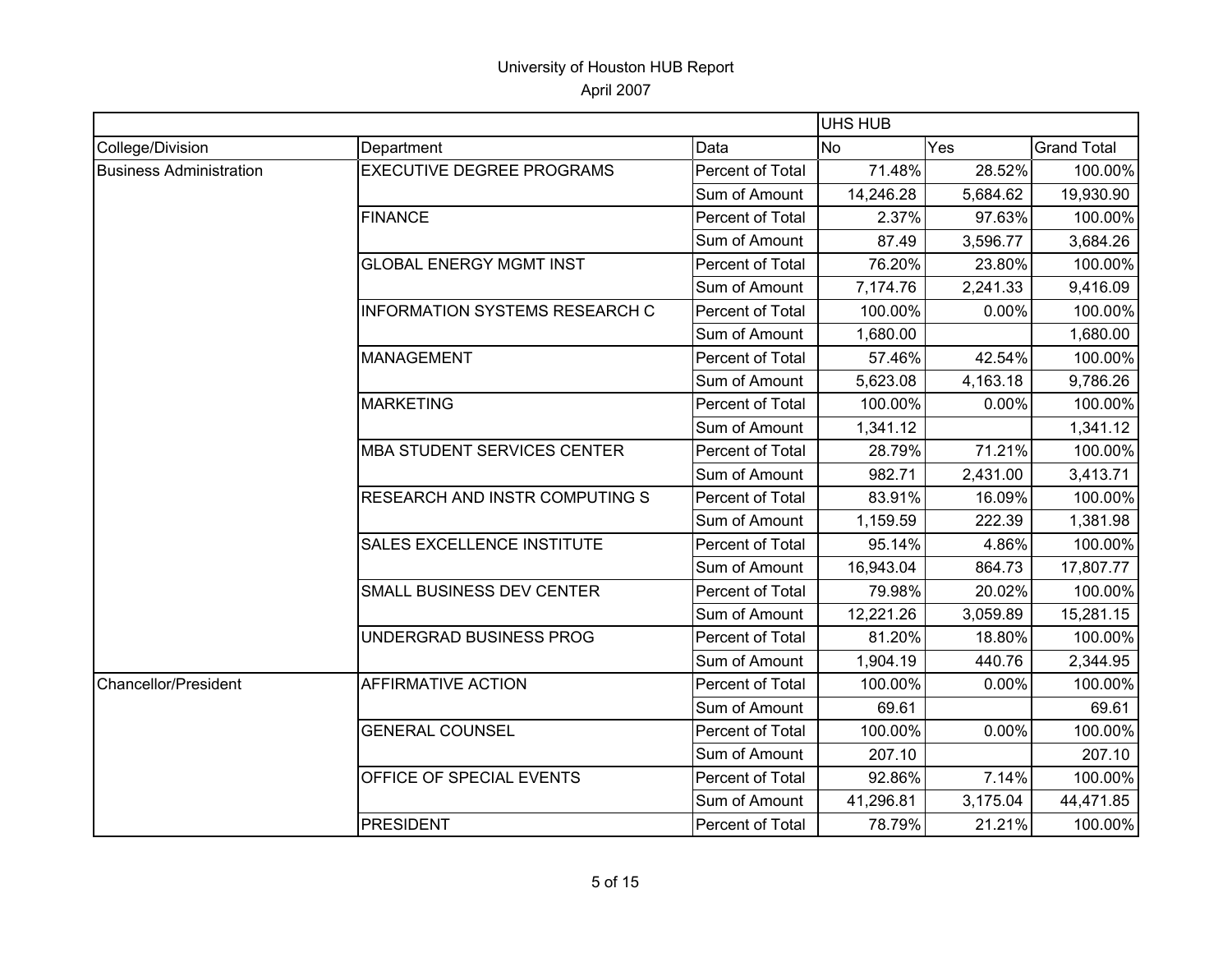|                             |                                           |                         | <b>UHS HUB</b> |           |                    |
|-----------------------------|-------------------------------------------|-------------------------|----------------|-----------|--------------------|
| College/Division            | Department                                | Data                    | <b>No</b>      | Yes       | <b>Grand Total</b> |
| <b>Chancellor/President</b> | <b>PRESIDENT</b>                          | Sum of Amount           | 3,853.58       | 1,037.40  | 4,890.98           |
|                             | <b>STAFF COUNCIL</b>                      | Percent of Total        | 100.00%        | 0.00%     | 100.00%            |
|                             |                                           | Sum of Amount           | 281.01         |           | 281.01             |
| Education                   | CENTER FOR INFO TECH IN EDUCATION         | <b>Percent of Total</b> | 78.33%         | 21.67%    | 100.00%            |
|                             |                                           | Sum of Amount           | 6,911.32       | 1,911.97  | 8,823.29           |
|                             | <b>CONSISTENCY MGMT &amp; COOP DISCIP</b> | Percent of Total        | 52.89%         | 47.11%    | 100.00%            |
|                             |                                           | Sum of Amount           | 18,117.10      | 16,138.30 | 34,255.40          |
|                             | <b>CURRICULUM AND INSTRUCTION</b>         | Percent of Total        | 58.30%         | 41.70%    | 100.00%            |
|                             |                                           | Sum of Amount           | 1,706.89       | 1,220.92  | 2,927.81           |
|                             | <b>DEAN, EDUCATION</b>                    | Percent of Total        | 76.49%         | 23.51%    | 100.00%            |
|                             |                                           | Sum of Amount           | 15,727.82      | 4,834.35  | 20,562.17          |
|                             | EDU. LEADERSHIP & CULTURAL STU            | Percent of Total        | 82.59%         | 17.41%    | 100.00%            |
|                             |                                           | Sum of Amount           | 5,101.75       | 1,075.75  | 6,177.50           |
|                             | EDUCATIONAL PSYCHOLOGY                    | Percent of Total        | 100.00%        | 0.00%     | 100.00%            |
|                             |                                           | Sum of Amount           | 745.37         |           | 745.37             |
|                             | HEALTH AND HUMAN PERFORMANCE              | Percent of Total        | 97.07%         | 2.93%     | 100.00%            |
|                             |                                           | Sum of Amount           | 24,559.13      | 741.48    | 25,300.61          |
|                             | HUMAN DEVELOPMENT LAB                     | Percent of Total        | 100.00%        | 0.00%     | 100.00%            |
|                             |                                           | Sum of Amount           | 1,731.46       |           | 1,731.46           |
|                             | <b>INSTITUTE FOR URBAN EDUCATION</b>      | Percent of Total        | 55.70%         | 44.30%    | 100.00%            |
|                             |                                           | Sum of Amount           | 746.87         | 594.05    | 1,340.92           |
|                             | TEACHER EDUCATION AND CERTIFIC            | Percent of Total        | 92.00%         | 8.00%     | 100.00%            |
|                             |                                           | Sum of Amount           | 5,395.24       | 469.02    | 5,864.26           |
| Engineering                 | <b>CHEMICAL ENGINEERING</b>               | Percent of Total        | 95.35%         | 4.65%     | 100.00%            |
|                             |                                           | Sum of Amount           | 29,817.69      | 1,454.57  | 31,272.26          |
|                             | <b>CIVIL ENGINEERING</b>                  | Percent of Total        | 88.22%         | 11.78%    | 100.00%            |
|                             |                                           | Sum of Amount           | 11,597.27      | 1,548.75  | 13,146.02          |
|                             | <b>COMPOSITE ENGR APPLICATIONS CT</b>     | Percent of Total        | 100.00%        | 0.00%     | 100.00%            |
|                             |                                           | Sum of Amount           | 138.21         |           | 138.21             |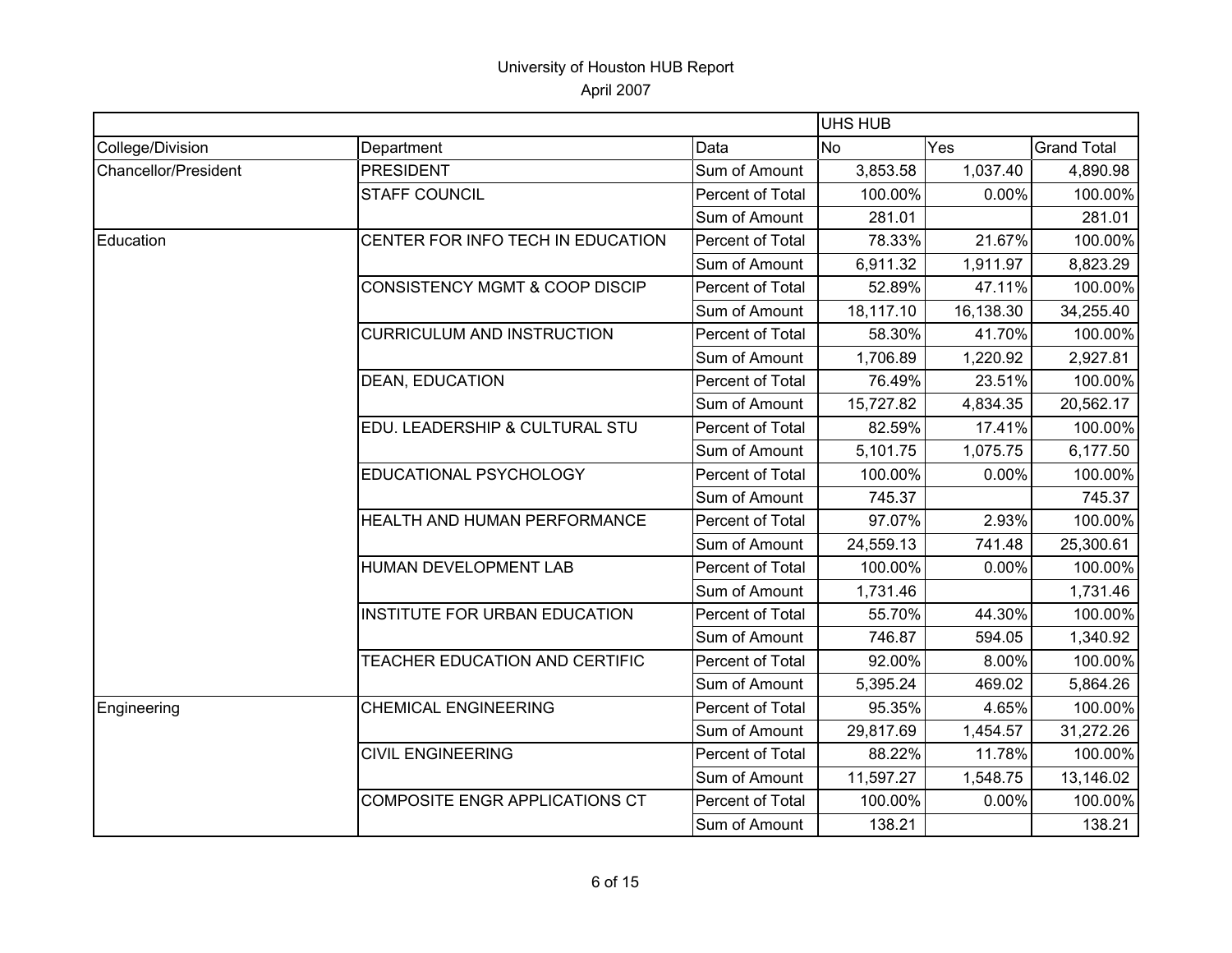|                                        |                                    |                         | UHS HUB   |           |                    |
|----------------------------------------|------------------------------------|-------------------------|-----------|-----------|--------------------|
| College/Division                       | Department                         | Data                    | <b>No</b> | Yes       | <b>Grand Total</b> |
| Engineering                            | <b>COOPERATIVE ENGINEERING</b>     | Percent of Total        | 49.51%    | 50.49%    | 100.00%            |
|                                        |                                    | Sum of Amount           | 71.78     | 73.20     | 144.98             |
|                                        | CTR FOR INNOVATIVE GROUTING        | Percent of Total        | 100.00%   | 0.00%     | 100.00%            |
|                                        |                                    | Sum of Amount           | 1,298.05  |           | 1,298.05           |
|                                        | <b>DEAN, ENGINEERING</b>           | Percent of Total        | 49.57%    | 50.43%    | 100.00%            |
|                                        |                                    | Sum of Amount           | 20,035.16 | 20,384.33 | 40,419.49          |
|                                        | ELECTRICAL ENGINEERING             | <b>Percent of Total</b> | 99.42%    | 0.58%     | 100.00%            |
|                                        |                                    | Sum of Amount           | 22,851.09 | 134.20    | 22,985.29          |
|                                        | <b>ENGINEERING SERVICES</b>        | Percent of Total        | 100.00%   | 0.00%     | 100.00%            |
|                                        |                                    | Sum of Amount           | 458.15    |           | 458.15             |
|                                        | <b>INDUSTRIAL ENGINEERING</b>      | Percent of Total        | 55.39%    | 44.61%    | 100.00%            |
|                                        |                                    | Sum of Amount           | 3,123.41  | 2,515.73  | 5,639.14           |
|                                        | <b>MECHANICAL ENGINEERING</b>      | Percent of Total        | 98.40%    | 1.60%     | 100.00%            |
|                                        |                                    | Sum of Amount           | 37,244.17 | 604.26    | 37,848.43          |
|                                        | NANOSYSTEM MANUFACTURING CTR       | Percent of Total        | 100.00%   | 0.00%     | 100.00%            |
|                                        |                                    | Sum of Amount           | 4.92      |           | 4.92               |
|                                        | <b>SW PUBLIC TECHNOLOGY CENTER</b> | Percent of Total        | 100.00%   | 0.00%     | 100.00%            |
|                                        |                                    | Sum of Amount           | 2,258.06  |           | 2,258.06           |
| <b>Graduate College of Social Work</b> | <b>ADMISSIONS</b>                  | Percent of Total        | 0.00%     | 100.00%   | 100.00%            |
|                                        |                                    | Sum of Amount           |           | 365.27    | 365.27             |
|                                        | <b>AMERICAN HUMANICS</b>           | Percent of Total        | 71.96%    | 28.04%    | 100.00%            |
|                                        |                                    | Sum of Amount           | 185.85    | 72.41     | 258.26             |
|                                        | DEAN, SOCIAL WORK                  | Percent of Total        | 72.38%    | 27.62%    | 100.00%            |
|                                        |                                    | Sum of Amount           | 2,082.28  | 794.45    | 2,876.73           |
|                                        | <b>FIELD OFFICE</b>                | Percent of Total        | 27.61%    | 72.39%    | 100.00%            |
|                                        |                                    | Sum of Amount           | 121.63    | 318.82    | 440.45             |
|                                        | <b>OCP</b>                         | Percent of Total        | 76.18%    | 23.82%    | 100.00%            |
|                                        |                                    | Sum of Amount           | 4,420.16  | 1,382.38  | 5,802.54           |
|                                        | <b>ODSPR</b>                       | Percent of Total        | 14.78%    | 85.22%    | 100.00%            |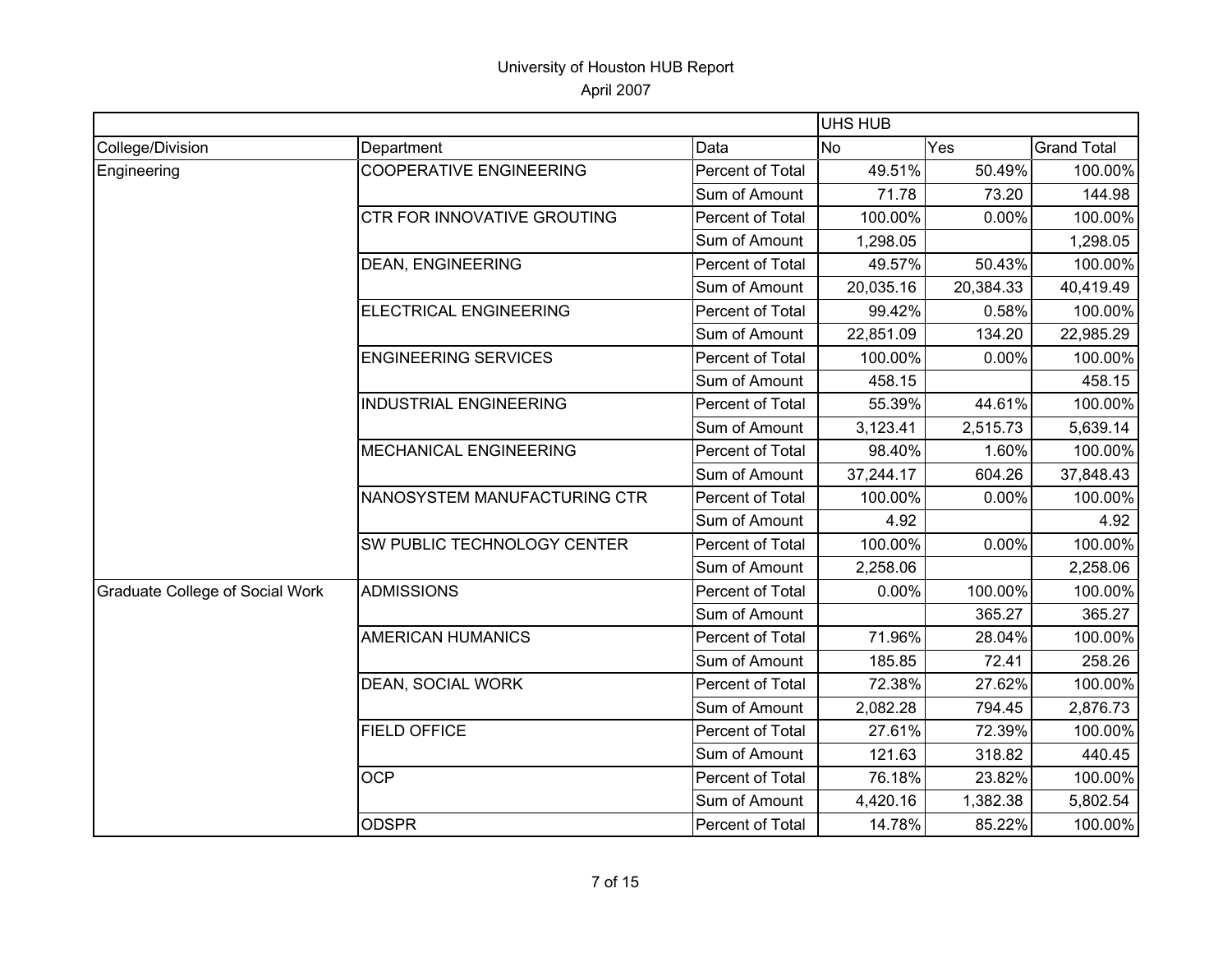|                                         |                                   |                         | <b>UHS HUB</b> |           |                    |
|-----------------------------------------|-----------------------------------|-------------------------|----------------|-----------|--------------------|
| College/Division                        | Department                        | Data                    | <b>No</b>      | Yes       | <b>Grand Total</b> |
| <b>Graduate College of Social Work</b>  | <b>ODSPR</b>                      | Sum of Amount           | 633.90         | 3,655.46  | 4,289.36           |
|                                         | PHD PROGRAM                       | Percent of Total        | 100.00%        | 0.00%     | 100.00%            |
|                                         |                                   | Sum of Amount           | 620.11         |           | 620.11             |
| Honors College                          | DEAN, HONORS COLLEGE              | Percent of Total        | 64.44%         | 35.56%    | 100.00%            |
|                                         |                                   | Sum of Amount           | 6,071.87       | 3,351.36  | 9,423.23           |
|                                         | <b>HOUSTON TEACHERS INSTITUTE</b> | Percent of Total        | 100.00%        | 0.00%     | 100.00%            |
|                                         |                                   | Sum of Amount           | 179.45         |           | 179.45             |
| <b>Hotel and Restaurant Management</b>  | DEAN, HOTEL & RESTAURANT MANAG    | Percent of Total        | 100.00%        | 0.00%     | 100.00%            |
|                                         |                                   | Sum of Amount           | 19,441.64      |           | 19,441.64          |
|                                         | HOTEL AND RESTAURANT MANAGEMEN    | Percent of Total        | 100.00%        | 0.00%     | 100.00%            |
|                                         |                                   | Sum of Amount           | 77,321.75      |           | 77,321.75          |
| Law Center                              | DEAN, LAW                         | Percent of Total        | 74.05%         | 25.95%    | 100.00%            |
|                                         |                                   | Sum of Amount           | 102,820.11     | 36,040.34 | 138,860.45         |
|                                         | LAW INFORMATION TECHNOLOGY        | Percent of Total        | 0.00%          | 100.00%   | 100.00%            |
|                                         |                                   | Sum of Amount           |                | 5,511.00  | 5,511.00           |
|                                         | <b>LAW LIBRARY</b>                | Percent of Total        | 97.07%         | 2.93%     | 100.00%            |
|                                         |                                   | Sum of Amount           | 12,335.50      | 372.25    | 12,707.75          |
| <b>Liberal Arts and Social Sciences</b> | <b>AEROSPACE STUDIES</b>          | Percent of Total        | 70.62%         | 29.38%    | 100.00%            |
|                                         |                                   | Sum of Amount           | 240.00         | 99.87     | 339.87             |
|                                         | AFRICAN-AMERICAN STUDIES          | Percent of Total        | 64.63%         | 35.37%    | 100.00%            |
|                                         |                                   | Sum of Amount           | 1,707.51       | 934.40    | 2,641.91           |
|                                         | <b>ANTHROPOLOGY</b>               | Percent of Total        | 100.00%        | 0.00%     | 100.00%            |
|                                         |                                   | Sum of Amount           | 748.28         |           | 748.28             |
|                                         | <b>ART</b>                        | Percent of Total        | 82.18%         | 17.82%    | 100.00%            |
|                                         |                                   | Sum of Amount           | 12,441.55      | 2,698.16  | 15,139.71          |
|                                         | <b>ARTE PUBLICO</b>               | Percent of Total        | 97.75%         | 2.25%     | 100.00%            |
|                                         |                                   | Sum of Amount           | 49,631.07      | 1,144.66  | 50,775.73          |
|                                         | <b>BAND</b>                       | <b>Percent of Total</b> | 100.00%        | 0.00%     | 100.00%            |
|                                         |                                   | Sum of Amount           | 1,540.00       |           | 1,540.00           |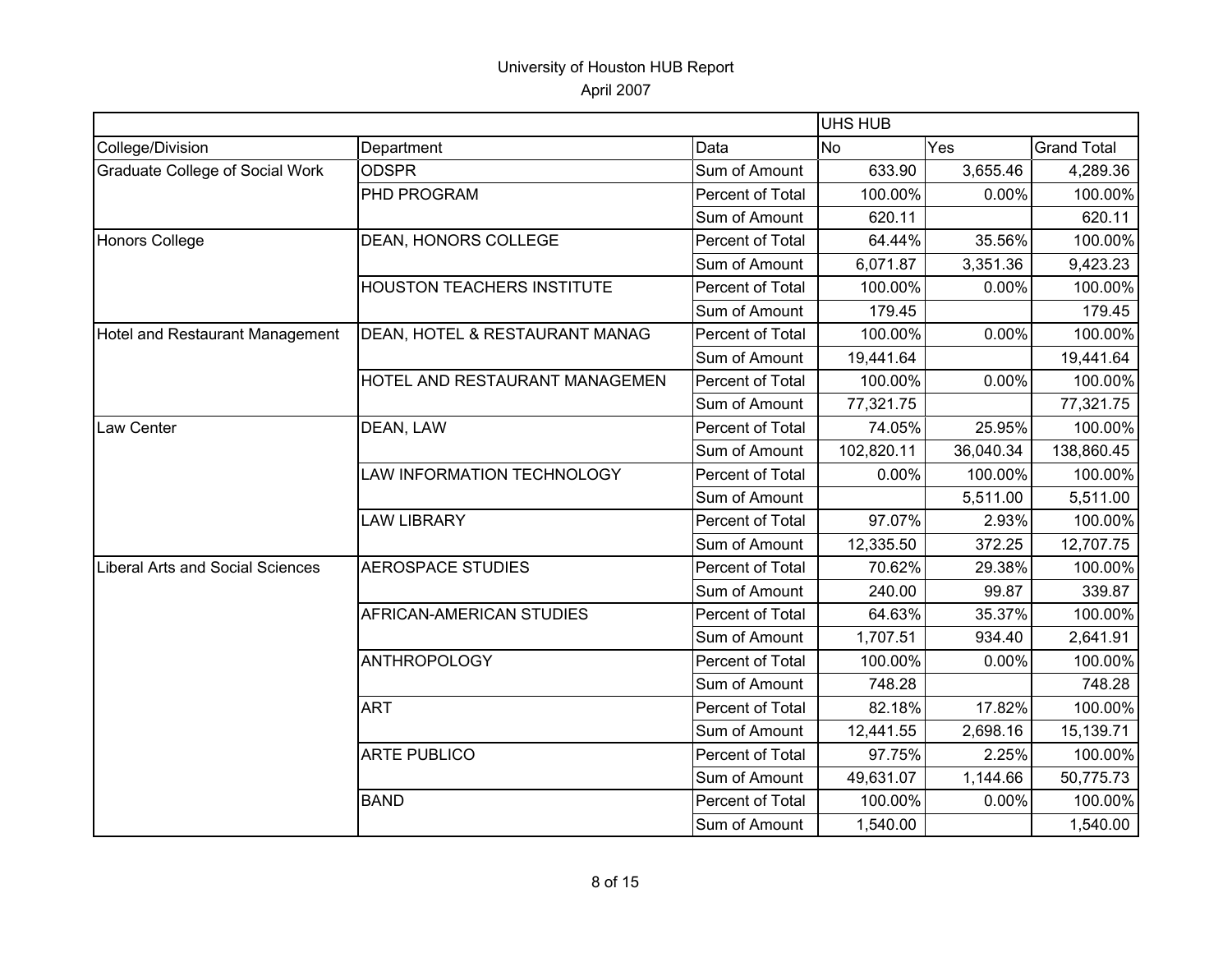|                                         |                                 |                         | UHS HUB    |           |                    |
|-----------------------------------------|---------------------------------|-------------------------|------------|-----------|--------------------|
| College/Division                        | Department                      | Data                    | <b>No</b>  | Yes       | <b>Grand Total</b> |
| <b>Liberal Arts and Social Sciences</b> | <b>BLAFFER GALLERY</b>          | Percent of Total        | 96.78%     | 3.22%     | 100.00%            |
|                                         |                                 | Sum of Amount           | 9,728.68   | 323.89    | 10,052.57          |
|                                         | CENTER FOR PUBLIC POLICY        | Percent of Total        | 90.80%     | 9.20%     | 100.00%            |
|                                         |                                 | Sum of Amount           | 1,621.55   | 164.22    | 1,785.77           |
|                                         | <b>COMMUNICATION</b>            | Percent of Total        | 98.32%     | 1.68%     | 100.00%            |
|                                         |                                 | Sum of Amount           | 17,350.69  | 296.49    | 17,647.18          |
|                                         | <b>COMMUNICATIONS DISORDERS</b> | Percent of Total        | 87.60%     | 12.40%    | 100.00%            |
|                                         |                                 | Sum of Amount           | 3,709.99   | 525.09    | 4,235.08           |
|                                         | DEAN, LIBERAL ARTS & SOC SCI    | Percent of Total        | 35.08%     | 64.92%    | 100.00%            |
|                                         |                                 | Sum of Amount           | 10,888.25  | 20,154.00 | 31,042.25          |
|                                         | <b>ECONOMICS</b>                | Percent of Total        | 46.21%     | 53.79%    | 100.00%            |
|                                         |                                 | Sum of Amount           | 1,852.66   | 2,156.27  | 4,008.93           |
|                                         | <b>ENGLISH</b>                  | Percent of Total        | 50.93%     | 49.07%    | 100.00%            |
|                                         |                                 | Sum of Amount           | 33,985.72  | 32,740.11 | 66,725.83          |
|                                         | <b>HISTORY</b>                  | Percent of Total        | 84.03%     | 15.97%    | 100.00%            |
|                                         |                                 | Sum of Amount           | 7,751.98   | 1,473.51  | 9,225.49           |
|                                         | <b>MEXICAN-AMERICAN STUDIES</b> | Percent of Total        | 48.63%     | 51.37%    | 100.00%            |
|                                         |                                 | Sum of Amount           | 1,550.89   | 1,638.25  | 3,189.14           |
|                                         | <b>MILITARY SCIENCE</b>         | Percent of Total        | 100.00%    | 0.00%     | 100.00%            |
|                                         |                                 | Sum of Amount           | 599.28     |           | 599.28             |
|                                         | MODERN AND CLASSICAL LANGUAGES  | Percent of Total        | 58.91%     | 41.09%    | 100.00%            |
|                                         |                                 | Sum of Amount           | 4,666.54   | 3,255.13  | 7,921.67           |
|                                         | <b>MUSIC</b>                    | <b>Percent of Total</b> | 94.95%     | 5.05%     | 100.00%            |
|                                         |                                 | Sum of Amount           | 36,650.58  | 1,947.78  | 38,598.36          |
|                                         | <b>PHILOSOPHY</b>               | Percent of Total        | 87.46%     | 12.54%    | 100.00%            |
|                                         |                                 | Sum of Amount           | 2,134.57   | 306.16    | 2,440.73           |
|                                         | POLITICAL SCIENCE               | Percent of Total        | 99.13%     | 0.87%     | 100.00%            |
|                                         |                                 | Sum of Amount           | 106,202.52 | 930.70    | 107,133.22         |
|                                         | <b>PSYCHOLOGY</b>               | Percent of Total        | 95.26%     | 4.74%     | 100.00%            |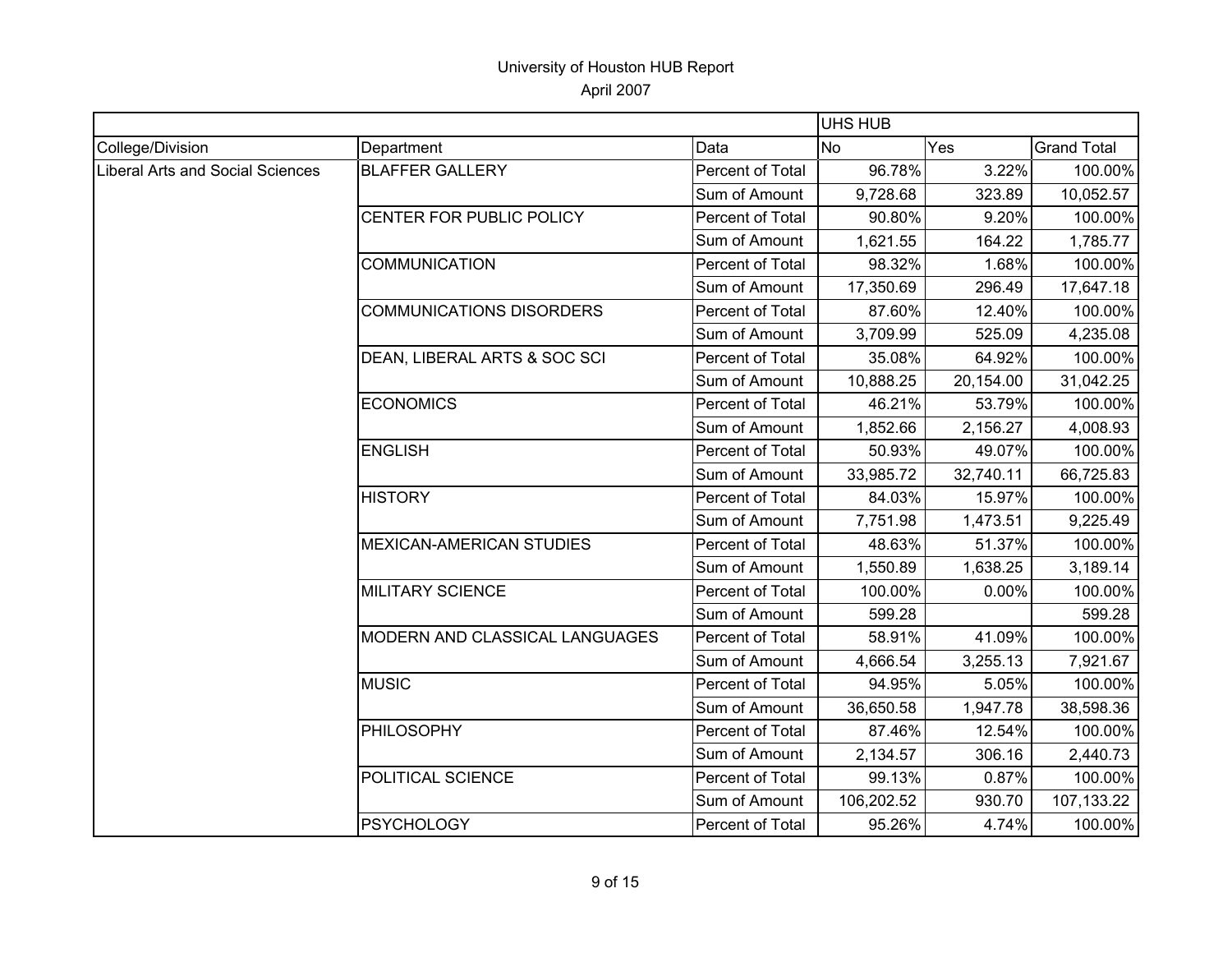|                                         |                                   |                  | <b>UHS HUB</b> |            |                    |
|-----------------------------------------|-----------------------------------|------------------|----------------|------------|--------------------|
| College/Division                        | Department                        | Data             | <b>No</b>      | Yes        | <b>Grand Total</b> |
| <b>Liberal Arts and Social Sciences</b> | <b>PSYCHOLOGY</b>                 | Sum of Amount    | 15,110.15      | 751.18     | 15,861.33          |
|                                         | <b>SOCIOLOGY</b>                  | Percent of Total | 2.23%          | 97.77%     | 100.00%            |
|                                         |                                   | Sum of Amount    | 209.78         | 9,197.68   | 9,407.46           |
|                                         | <b>THEATRE</b>                    | Percent of Total | 97.79%         | 2.21%      | 100.00%            |
|                                         |                                   | Sum of Amount    | 16,182.65      | 366.07     | 16,548.72          |
|                                         | <b>WOMEN'S STUDIES PROGRAM</b>    | Percent of Total | 99.56%         | 0.44%      | 100.00%            |
|                                         |                                   | Sum of Amount    | 21,338.45      | 94.69      | 21,433.14          |
|                                         | <b>WRITING CENTER</b>             | Percent of Total | 62.38%         | 37.62%     | 100.00%            |
|                                         |                                   | Sum of Amount    | 556.02         | 335.30     | 891.32             |
| Library                                 | UNIVERSITY LIBRARIES              | Percent of Total | 41.64%         | 58.36%     | 100.00%            |
|                                         |                                   | Sum of Amount    | 95,642.18      | 134,048.09 | 229,690.27         |
| <b>Natural Science and Mathematics</b>  | <b>BIOLOGY &amp; BIOCHEMISTRY</b> | Percent of Total | 82.89%         | 17.11%     | 100.00%            |
|                                         |                                   | Sum of Amount    | 68,677.88      | 14,172.38  | 82,850.26          |
|                                         | <b>CAGE INSTITUTE</b>             | Percent of Total | 100.00%        | 0.00%      | 100.00%            |
|                                         |                                   | Sum of Amount    | 4,211.61       |            | 4,211.61           |
|                                         | <b>CHEMISTRY</b>                  | Percent of Total | 99.66%         | 0.34%      | 100.00%            |
|                                         |                                   | Sum of Amount    | 98,089.66      | 333.26     | 98,422.92          |
|                                         | <b>COMPUTER SCIENCE</b>           | Percent of Total | 89.66%         | 10.34%     | 100.00%            |
|                                         |                                   | Sum of Amount    | 21,909.13      | 2,527.00   | 24,436.13          |
|                                         | DEAN, NATURAL SCIENCE & MATHE     | Percent of Total | 97.87%         | 2.13%      | 100.00%            |
|                                         |                                   | Sum of Amount    | 26,032.77      | 565.65     | 26,598.42          |
|                                         | <b>GEOLOGY</b>                    | Percent of Total | 96.31%         | 3.69%      | 100.00%            |
|                                         |                                   | Sum of Amount    | 48,831.00      | 1,868.50   | 50,699.50          |
|                                         | <b>IMAQS</b>                      | Percent of Total | 100.00%        | 0.00%      | 100.00%            |
|                                         |                                   | Sum of Amount    | 3,590.93       |            | 3,590.93           |
|                                         | INST FOR THEORETICAL & ENG SCI    | Percent of Total | 100.00%        | 0.00%      | 100.00%            |
|                                         |                                   | Sum of Amount    | 392.44         |            | 392.44             |
|                                         | <b>MATHEMATICS</b>                | Percent of Total | 96.83%         | 3.17%      | 100.00%            |
|                                         |                                   | Sum of Amount    | 80,655.84      | 2,639.61   | 83,295.45          |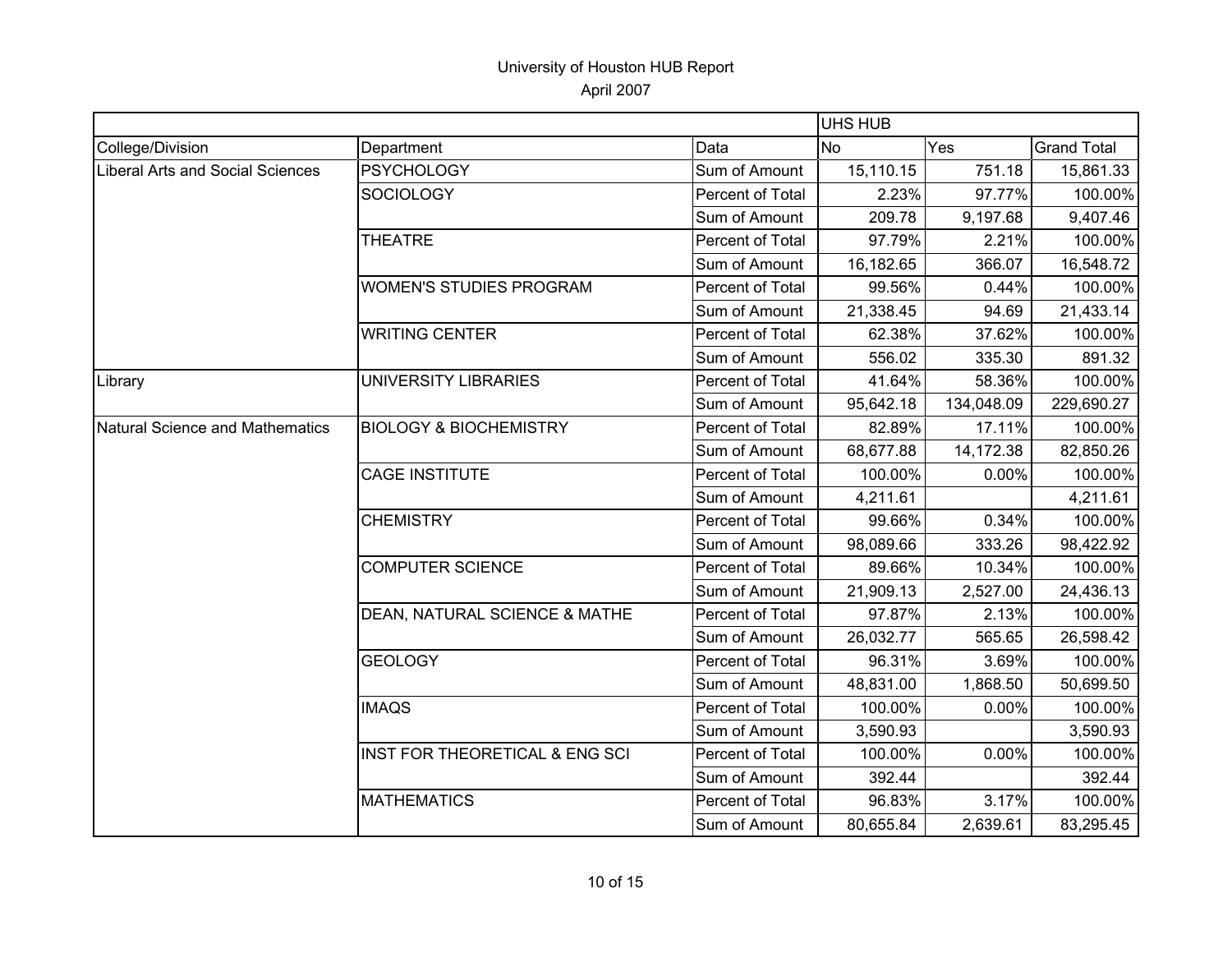|                                        |                                           |                  | UHS HUB    |           |                    |
|----------------------------------------|-------------------------------------------|------------------|------------|-----------|--------------------|
| College/Division                       | Department                                | Data             | <b>No</b>  | Yes       | <b>Grand Total</b> |
| <b>Natural Science and Mathematics</b> | <b>PHYSICS</b>                            | Percent of Total | 93.34%     | 6.66%     | 100.00%            |
|                                        |                                           | Sum of Amount    | 90,905.64  | 6,481.36  | 97,387.00          |
| Optometry                              | <b>DEAN, OPTOMETRY</b>                    | Percent of Total | 73.55%     | 26.45%    | 100.00%            |
|                                        |                                           | Sum of Amount    | 50,846.60  | 18,285.26 | 69,131.86          |
|                                        | OPT VISION SCIENCES                       | Percent of Total | 100.00%    | 0.00%     | 100.00%            |
|                                        |                                           | Sum of Amount    | 36,020.64  |           | 36,020.64          |
|                                        | OPTOMETRY CLINIC                          | Percent of Total | 87.65%     | 12.35%    | 100.00%            |
|                                        |                                           | Sum of Amount    | 30,231.96  | 4,257.87  | 34,489.83          |
| Pharmacy                               | <b>CLINICAL PHARMACY &amp; ADMINISTRA</b> | Percent of Total | 57.67%     | 42.33%    | 100.00%            |
|                                        |                                           | Sum of Amount    | 8,919.92   | 6,548.21  | 15,468.13          |
|                                        | DEAN, PHARMACY                            | Percent of Total | 77.13%     | 22.87%    | 100.00%            |
|                                        |                                           | Sum of Amount    | 56,751.19  | 16,825.95 | 73,577.14          |
|                                        | INSTITUTE FOR DRUG EDUCATION              | Percent of Total | 100.00%    | 0.00%     | 100.00%            |
|                                        |                                           | Sum of Amount    | 10,549.18  |           | 10,549.18          |
|                                        | PHARMACOLOGICAL & PHARMACEUTIC            | Percent of Total | 99.85%     | 0.15%     | 100.00%            |
|                                        |                                           | Sum of Amount    | 328,460.92 | 498.53    | 328,959.45         |
| Research                               | ANIMAL CARE OPERATIONS                    | Percent of Total | 56.02%     | 43.98%    | 100.00%            |
|                                        |                                           | Sum of Amount    | 7,416.33   | 5,822.37  | 13,238.70          |
|                                        | CENTER FOR ADVANCED MATERIALS             | Percent of Total | 98.99%     | 1.01%     | 100.00%            |
|                                        |                                           | Sum of Amount    | 17,334.08  | 176.78    | 17,510.86          |
|                                        | <b>CMC</b>                                | Percent of Total | 100.00%    | 0.00%     | 100.00%            |
|                                        |                                           | Sum of Amount    | 14,795.92  |           | 14,795.92          |
|                                        | ENVIRONMENTAL INSTIT-HOUSTON              | Percent of Total | 100.00%    | 0.00%     | 100.00%            |
|                                        |                                           | Sum of Amount    | 2,953.69   |           | 2,953.69           |
|                                        | <b>GRANTS AND CONTRACTS</b>               | Percent of Total | 95.62%     | 4.38%     | 100.00%            |
|                                        |                                           | Sum of Amount    | 15,434.61  | 706.79    | 16,141.40          |
|                                        | <b>HOUSTON COASTAL CENTER</b>             | Percent of Total | 100.00%    | 0.00%     | 100.00%            |
|                                        |                                           | Sum of Amount    | 1,163.72   |           | 1,163.72           |
|                                        | INSTITUTE FOR MOLECULAR DESIGN            | Percent of Total | 100.00%    | 0.00%     | 100.00%            |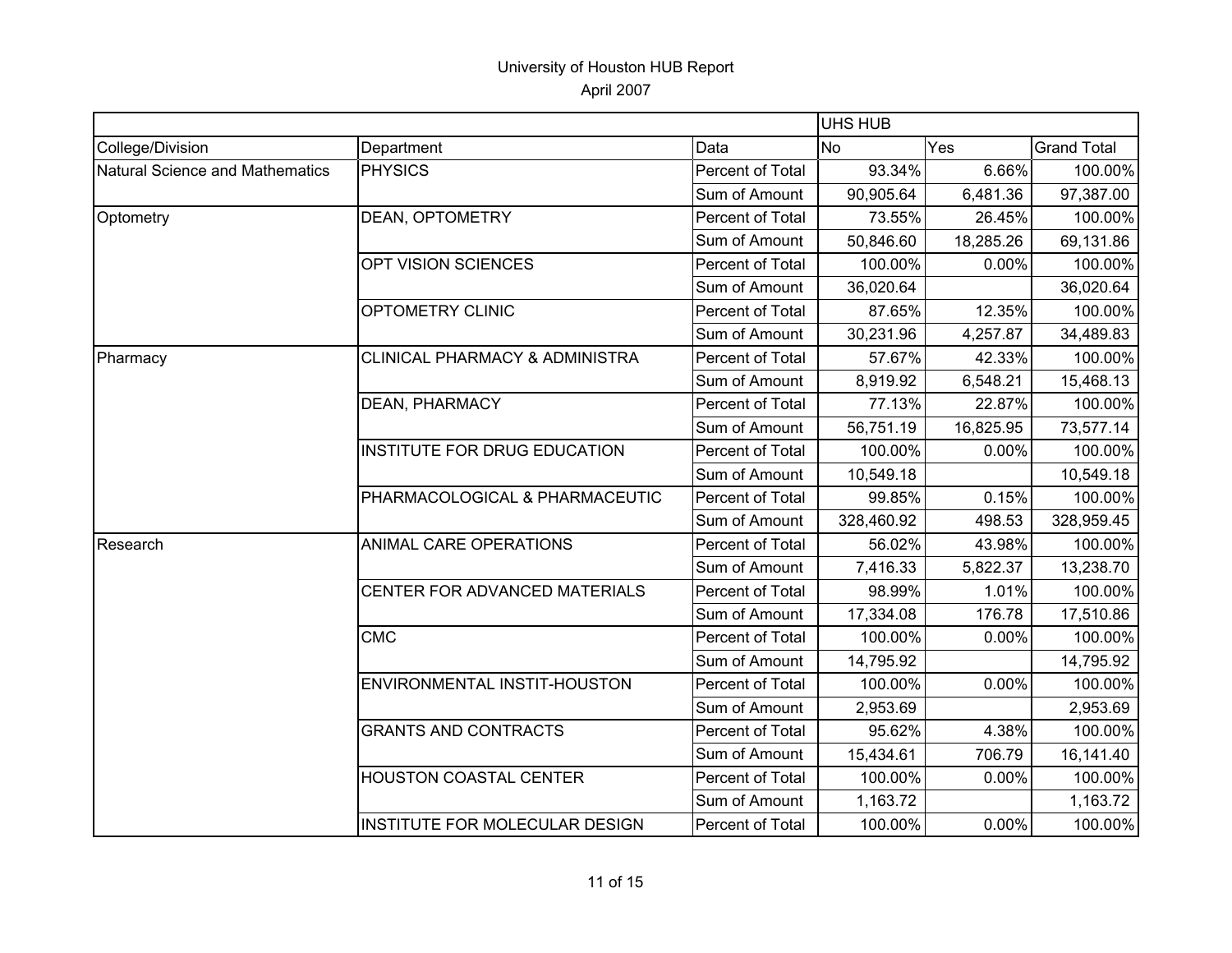|                        |                                    |                  | <b>UHS HUB</b> |           |                    |
|------------------------|------------------------------------|------------------|----------------|-----------|--------------------|
| College/Division       | Department                         | Data             | <b>No</b>      | Yes       | <b>Grand Total</b> |
| Research               | INSTITUTE FOR MOLECULAR DESIGN     | Sum of Amount    | 1,440.54       |           | 1,440.54           |
|                        | OFFICE OF TECHNOLOGY MANAGEMEN     | Percent of Total | 100.00%        | 0.00%     | 100.00%            |
|                        |                                    | Sum of Amount    | 67,731.76      |           | 67,731.76          |
|                        | <b>RESEARCH</b>                    | Percent of Total | 69.97%         | 30.03%    | 100.00%            |
|                        |                                    | Sum of Amount    | 7,520.46       | 3,227.96  | 10,748.42          |
|                        | <b>RESEARCH FINANCIAL SERVICES</b> | Percent of Total | 53.95%         | 46.05%    | 100.00%            |
|                        |                                    | Sum of Amount    | 152.88         | 130.50    | 283.38             |
|                        | <b>RESEARCH INFORMATION CENTER</b> | Percent of Total | 43.59%         | 56.41%    | 100.00%            |
|                        |                                    | Sum of Amount    | 3,455.68       | 4,472.06  | 7,927.74           |
|                        | RESEARCH POLICIES/COMP/COMMITT     | Percent of Total | 76.94%         | 23.06%    | 100.00%            |
|                        |                                    | Sum of Amount    | 234.44         | 70.26     | 304.70             |
|                        | <b>SPACE VACUUM EPITAXY CENTER</b> | Percent of Total | 100.00%        | 0.00%     | 100.00%            |
|                        |                                    | Sum of Amount    | 499.01         |           | 499.01             |
|                        | SUPER CONDUCT & ADV MATERIALS      | Percent of Total | 100.00%        | 0.00%     | 100.00%            |
|                        |                                    | Sum of Amount    | 8,468.72       |           | 8,468.72           |
|                        | <b>TCSUH</b>                       | Percent of Total | 93.84%         | 6.16%     | 100.00%            |
|                        |                                    | Sum of Amount    | 39,996.37      | 2,625.51  | 42,621.88          |
|                        | <b>TIMES</b>                       | Percent of Total | 81.85%         | 18.15%    | 100.00%            |
|                        |                                    | Sum of Amount    | 55,316.86      | 12,264.03 | 67,580.89          |
|                        | TX LEARNING/COMPUTATIONAL CTR      | Percent of Total | 74.19%         | 25.81%    | 100.00%            |
|                        |                                    | Sum of Amount    | 26,759.34      | 9,310.74  | 36,070.08          |
| <b>Student Affairs</b> | <b>CAMPUS ACTIVITIES</b>           | Percent of Total | 99.77%         | 0.23%     | 100.00%            |
|                        |                                    | Sum of Amount    | 24,249.18      | 55.27     | 24,304.45          |
|                        | <b>CAMPUS RECREATION</b>           | Percent of Total | 91.56%         | 8.44%     | 100.00%            |
|                        |                                    | Sum of Amount    | 39,005.53      | 3,595.55  | 42,601.08          |
|                        | CENTER FOR STUDENTS W/DISABILI     | Percent of Total | 100.00%        | 0.00%     | 100.00%            |
|                        |                                    | Sum of Amount    | 36,503.99      |           | 36,503.99          |
|                        | CHILD CARE CENTER                  | Percent of Total | 86.37%         | 13.63%    | 100.00%            |
|                        |                                    | Sum of Amount    | 5,660.96       | 893.08    | 6,554.04           |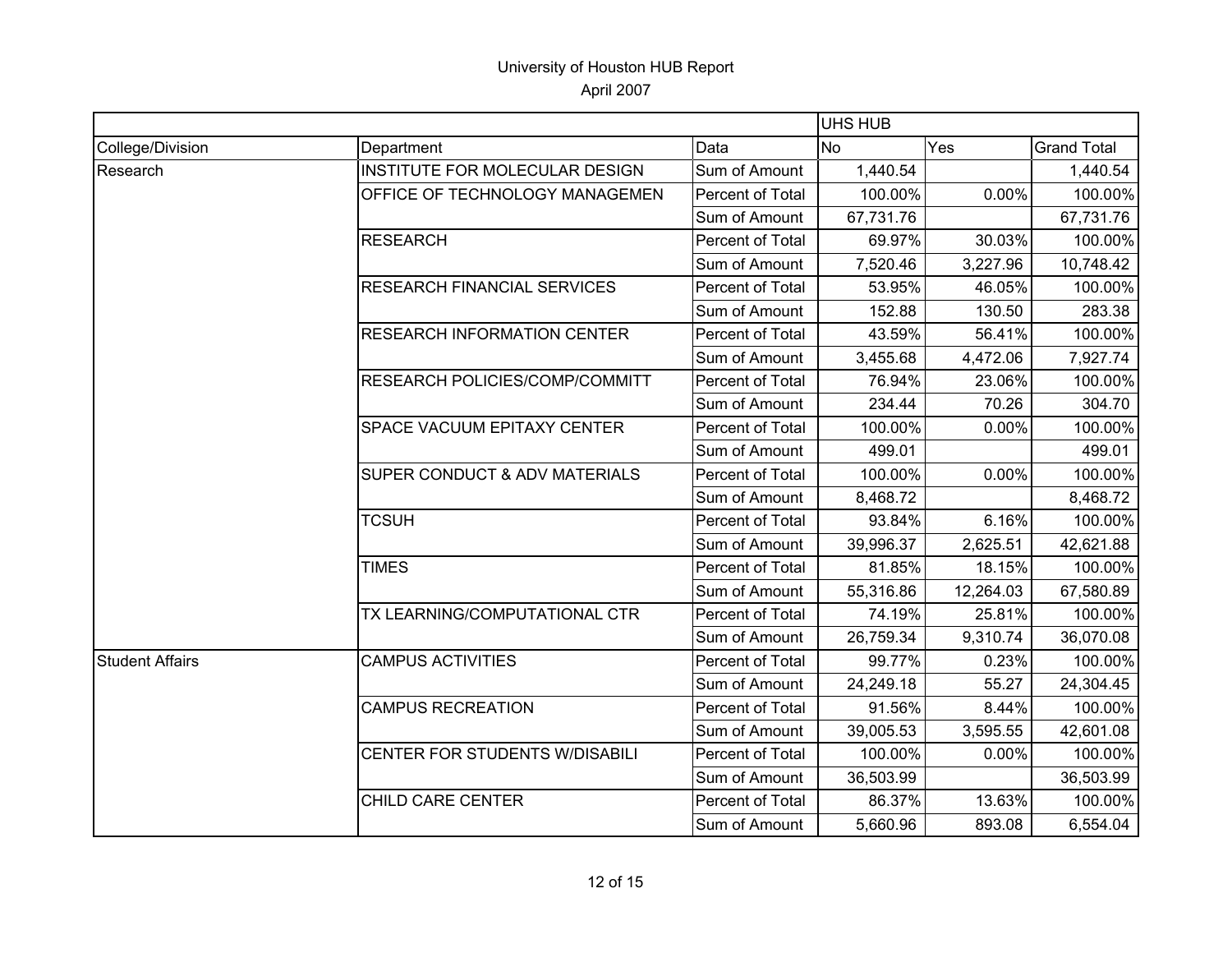|                        |                                       | UHS HUB          |           |           |                    |
|------------------------|---------------------------------------|------------------|-----------|-----------|--------------------|
| College/Division       | Department                            | Data             | <b>No</b> | Yes       | <b>Grand Total</b> |
| <b>Student Affairs</b> | COUNSELING AND PSYCH SVCS             | Percent of Total | 85.38%    | 14.62%    | 100.00%            |
|                        |                                       | Sum of Amount    | 6,040.33  | 1,034.40  | 7,074.73           |
|                        | <b>DEAN OF STUDENTS</b>               | Percent of Total | 100.00%   | 0.00%     | 100.00%            |
|                        |                                       | Sum of Amount    | 737.61    |           | 737.61             |
|                        | LEARNING AND ASSESSMENT SVCS          | Percent of Total | 100.00%   | 0.00%     | 100.00%            |
|                        |                                       | Sum of Amount    | 140.00    |           | 140.00             |
|                        | LEARNING SUPPORT SERVICES             | Percent of Total | 87.30%    | 12.70%    | 100.00%            |
|                        |                                       | Sum of Amount    | 4,309.05  | 627.13    | 4,936.18           |
|                        | <b>RELIGION CENTER</b>                | Percent of Total | 55.68%    | 44.32%    | 100.00%            |
|                        |                                       | Sum of Amount    | 203.95    | 162.31    | 366.26             |
|                        | <b>RESIDENTIAL LIFE &amp; HOUSING</b> | Percent of Total | 83.07%    | 16.93%    | 100.00%            |
|                        |                                       | Sum of Amount    | 62,142.30 | 12,663.87 | 74,806.17          |
|                        | <b>STUDENT AFFAIRS</b>                | Percent of Total | 55.20%    | 44.80%    | 100.00%            |
|                        |                                       | Sum of Amount    | 13,168.88 | 10,685.84 | 23,854.72          |
|                        | <b>STUDENT HEALTH CENTER</b>          | Percent of Total | 83.95%    | 16.05%    | 100.00%            |
|                        |                                       | Sum of Amount    | 18,089.27 | 3,458.95  | 21,548.22          |
|                        | <b>STUDENT PHARMACY</b>               | Percent of Total | 100.00%   | 0.00%     | 100.00%            |
|                        |                                       | Sum of Amount    | 90.00     |           | 90.00              |
|                        | <b>STUDENT PUBLICATIONS</b>           | Percent of Total | 88.48%    | 11.52%    | 100.00%            |
|                        |                                       | Sum of Amount    | 2,514.03  | 327.48    | 2,841.51           |
|                        | UNIVERSITY CAREER SERVICES            | Percent of Total | 100.00%   | 0.00%     | 100.00%            |
|                        |                                       | Sum of Amount    | 2,718.31  |           | 2,718.31           |
|                        | <b>UNIVERSITY CENTER</b>              | Percent of Total | 80.44%    | 19.56%    | 100.00%            |
|                        |                                       | Sum of Amount    | 33,534.11 | 8,155.07  | 41,689.18          |
|                        | UNIVERSITY TESTING SERVICES           | Percent of Total | 65.50%    | 34.50%    | 100.00%            |
|                        |                                       | Sum of Amount    | 24,834.04 | 13,081.13 | 37,915.17          |
|                        | <b>URBAN EXPERIENCE VPSA</b>          | Percent of Total | 0.00%     | 100.00%   | 100.00%            |
|                        |                                       | Sum of Amount    |           | 394.94    | 394.94             |
|                        | <b>VETERAN SERVICES</b>               | Percent of Total | 100.00%   | 0.00%     | 100.00%            |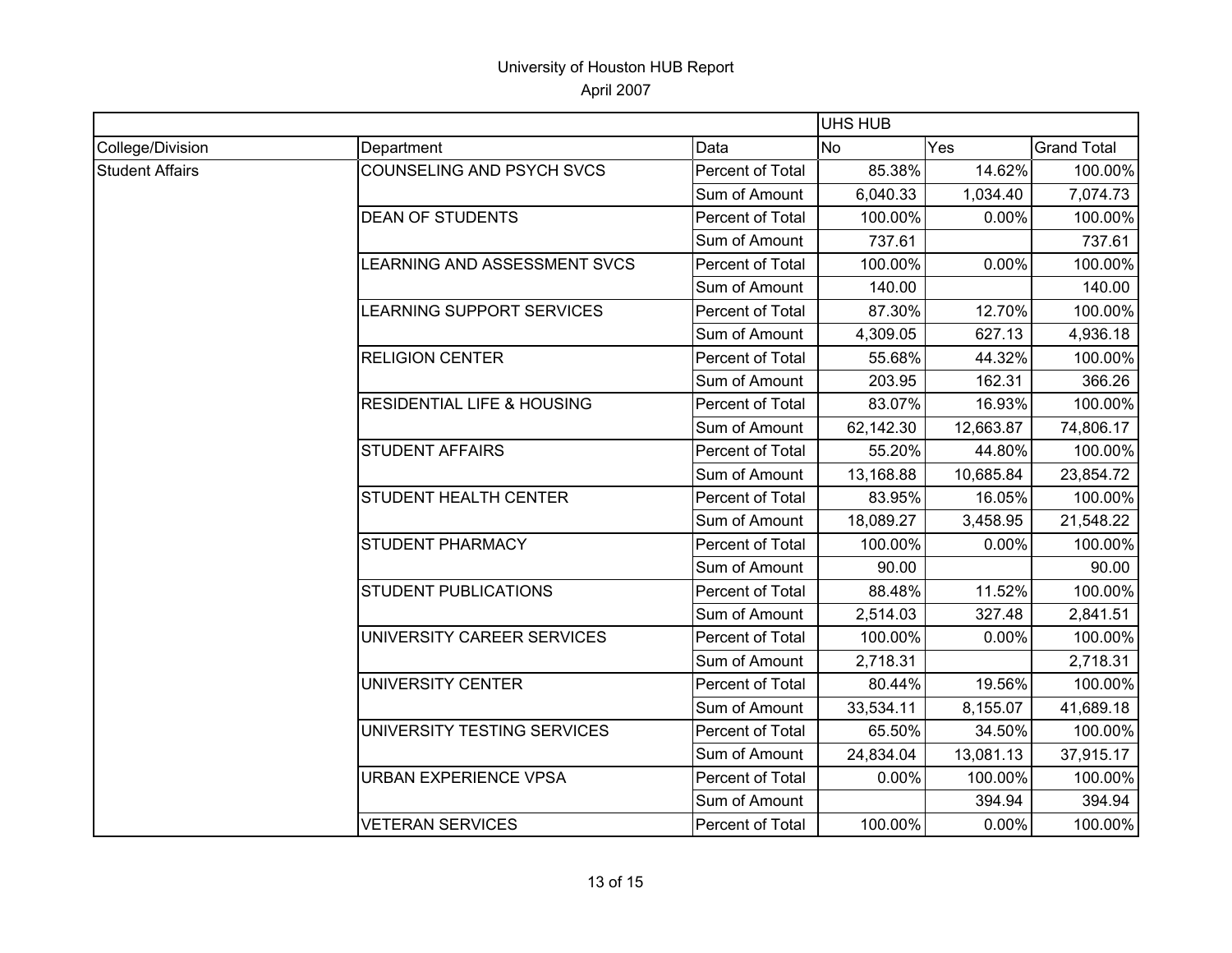|                               |                                         |                  | UHS HUB    |           |                    |
|-------------------------------|-----------------------------------------|------------------|------------|-----------|--------------------|
| College/Division              | Department                              | Data             | <b>No</b>  | Yes       | <b>Grand Total</b> |
| <b>Student Affairs</b>        | <b>VETERAN SERVICES</b>                 | Sum of Amount    | 286.55     |           | 286.55             |
| Technology                    | CENTER FOR FUTURE OF HEALTH             | Percent of Total | 0.00%      | 100.00%   | 100.00%            |
|                               |                                         | Sum of Amount    |            | 4,860.40  | 4,860.40           |
|                               | CENTER FOR LIFE SCIENCES TECH           | Percent of Total | 100.00%    | 0.00%     | 100.00%            |
|                               |                                         | Sum of Amount    | 16,557.97  |           | 16,557.97          |
|                               | CENTER FOR TECHNOLOGY LITERACY          | Percent of Total | 100.00%    | 0.00%     | 100.00%            |
|                               |                                         | Sum of Amount    | 23.92      |           | 23.92              |
|                               | DEAN, TECHNOLOGY                        | Percent of Total | 41.20%     | 58.80%    | 100.00%            |
|                               |                                         | Sum of Amount    | 34,791.67  | 49,652.16 | 84,443.83          |
|                               | <b>ENGINEERING TECHNOLOGY</b>           | Percent of Total | 100.00%    | 0.00%     | 100.00%            |
|                               |                                         | Sum of Amount    | 53,247.66  |           | 53,247.66          |
|                               | HUMAN DEVELOP AND CONSUMER SCI          | Percent of Total | 1430.59%   | -1330.59% | 100.00%            |
|                               |                                         | Sum of Amount    | (2,996.81) | 2,787.33  | (209.48)           |
|                               | <b>INFORMATION &amp; LOGISTICS TECH</b> | Percent of Total | 100.00%    | 0.00%     | 100.00%            |
|                               |                                         | Sum of Amount    | 5,311.75   |           | 5,311.75           |
|                               | <b>TMAC</b>                             | Percent of Total | 83.97%     | 16.03%    | 100.00%            |
|                               |                                         | Sum of Amount    | 2,591.34   | 494.64    | 3,085.98           |
| <b>University Advancement</b> | ADVANCEMENT INFORMATION SVCS            | Percent of Total | 100.00%    | 0.00%     | 100.00%            |
|                               |                                         | Sum of Amount    | 208.29     |           | 208.29             |
|                               | <b>ANNUAL GIVING</b>                    | Percent of Total | 100.00%    | 0.00%     | 100.00%            |
|                               |                                         | Sum of Amount    | 98.04      |           | 98.04              |
|                               | <b>CREATIVE SERVICES</b>                | Percent of Total | 97.96%     | 2.04%     | 100.00%            |
|                               |                                         | Sum of Amount    | 21,206.24  | 442.10    | 21,648.34          |
|                               | <b>DEVELOPMENT</b>                      | Percent of Total | 40.52%     | 59.48%    | 100.00%            |
|                               |                                         | Sum of Amount    | 4,216.76   | 6,189.18  | 10,405.94          |
|                               | DEVELOPMENT RESEARCH                    | Percent of Total | 100.00%    | 0.00%     | 100.00%            |
|                               |                                         | Sum of Amount    | 5,000.00   |           | 5,000.00           |
|                               | <b>DONOR &amp; ALUMNI RECORDS</b>       | Percent of Total | 100.00%    | 0.00%     | 100.00%            |
|                               |                                         | Sum of Amount    | 1,086.03   |           | 1,086.03           |